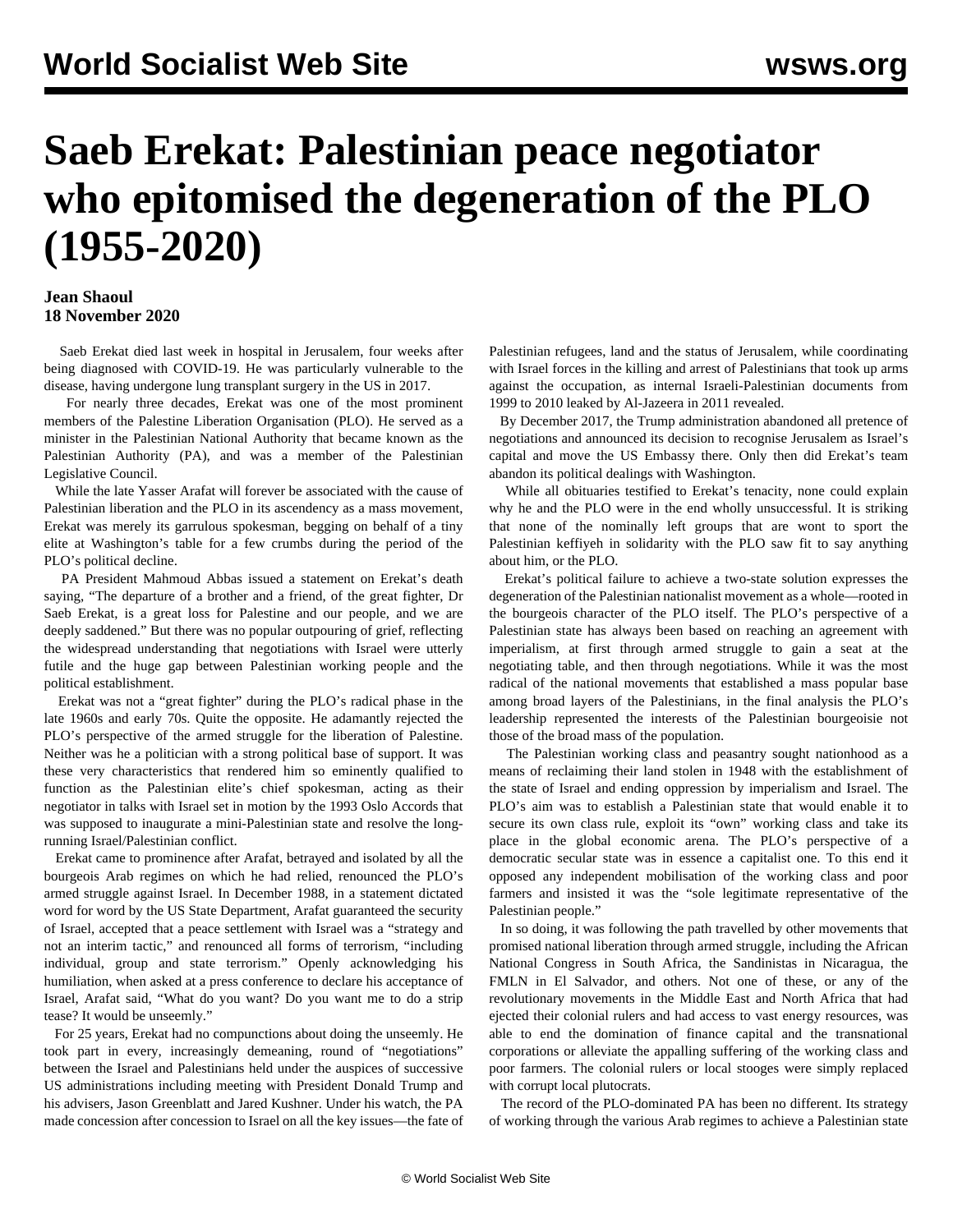proved disastrous, as one after another betrayed and isolated Arafat and the PLO.

 Like all these other national movements, the PLO's ability to survive was dependent on manoeuvring between Washington and Moscow. But as the Stalinist bureaucracy turned to the restoration of capitalism and the liquidation of the Soviet Union that strategy became wholly unviable.

 At the same time, the spontaneous rebellion of Palestinian workers and youth—the first Intifada that broke out at the end of 1987 outside the control of the PLO—threatened its perspective of an independent capitalist state with its legal framework and structures enabling the exploitation of the working class by the Palestinian bourgeoisie. By 1993, Arafat, bereft of his bourgeois allies, was forced to accept the Oslo Accords and the illusory promise of a much-diminished state on just 22 percent of the land of Palestine at some future point. It was Erekat who was to become the public face of the Palestinian negotiating team.

#### **Who was Saeb Erekat?**

 Born in 1955 in Abu Dis, an East Jerusalem suburb then under Jordanian rule, to a prosperous business family, Erekat spent his formative years in Jericho. His opposition to Israel as a youth involved throwing stones at the Israeli security forces for which he was arrested.

 His family's relatively privileged position enabled him to go, at the age of 17, to college in San Francisco where he learnt English before moving on to study international relations at both undergraduate and postgraduate level at San Francisco State University. In 1979, he returned to the West Bank, which after the 1967 War was under Israeli control, to take up an academic position at An-Najah University in Nablus (1979-91) and write for the traditionally cautious and conservative *al-Quds* newspaper.

 Erekat obtained a PhD in peace studies (1983) at Bradford University in Britain. This was to have a major impact on him. As he later explained, it was during his PhD studies that he became convinced that there was no military solution to the Israeli-Palestinian conflict, and it would end only through negotiations. He rejected all the most heroic sacrifices made by the PLO during the years of its armed struggle, replacing it with the mantra of peace and negotiations.

 He said, "I'm telling Palestinians don't use violence. We're going to use the civilized means of international law to achieve our goals, our independence, our freedom." He called on the "international community" to act on the Palestinians' behalf.

 It was this, along with his fluency in English, writing ability, and lack of strong political affiliation that led Arafat to invite him to attend the 1991 Madrid conference, the first face to face meeting between the PLO and Israel that launched his career as the Palestinians' negotiator.

#### **The fraud of Oslo**

 Erekat participated in the Oslo Accords, working closely with Arafat until his unexplained death in 2004. Under the Accords, Arafat agreed to recognize Israel, guarantee its security and renounce the armed struggle for Palestinian liberation with which the PLO had long been identified, in return for a mini-bifurcated Palestinian state alongside Israel, the so-called "two state solution," to be negotiated with Israel under US brokerage.

 The Accords established the PA as the guardian of Israel's security and government in waiting. But its remit was severely circumscribed, with no control over its borders and with supposedly full jurisdiction over Gaza and just 18 percent of the West Bank (Area A) and joint jurisdiction with Israel over 22 percent (Area B). Fully 60 percent of the West Bank (Area C) remains to this day under Israeli military control. As Erekat acknowledged, "They [Israel] control the water, the sky and the passages. How can you say occupation is over?"

 The PA maintained—courtesy of international "aid"—one of the largest per capita police forces in the world to suppress the Palestinians in the interests of Israel and its imperialist backers and further enrich the narrow layer of the Palestinian bourgeoisie that had grown rich in the Gulf and elsewhere.

 How such a state would resolve the plight of the five million Palestinians living under Israeli occupation in the West Bank, East Jerusalem and Gaza, the two million second class citizens living in Israel, as well as the millions more living in impoverished refugee camps in Lebanon, Syria and Jordan and in the wider diaspora, was never made clear.

 From the start, even a mini-Palestinian state was an anathema to Israel's far-right nationalists, cultivated by the Likud party under Ariel Sharon and Benjamin Netanyahu. The assassination of Prime Minister Yitzhak Rabin, one of the signatories of the Oslo Accords, by a right-wing Israeli fanatic just two years later in 1995 signalled that Israel would brook no compromise with the Palestinians, only total submission.

 In July 2000, acutely aware of the Palestinians' rising anger and disillusionment over the failure of the Oslo Accords to improve their social position, Arafat rejected a deal with Israel at Camp David. The deal required the whole of Jerusalem to remain under Israeli sovereignty and severe limitations of the right of return for Palestinian refugees in return for little more than a vague series of promises for a Palestinian ghetto.

 Erekat opposed the Palestinian Intifada, or uprising, that broke out after the talks and Ariel Sharon's provocative visit to the al-Aqsa compound in September 2000. It took Israel more than four years to suppress the uprising in which an estimated 3,000 Palestinians lost their lives. Arafat himself spent the last two and half years of his life confined to the PA's Ramallah compound, a virtual prisoner.

 Following Arafat's death in October 2004, Erekat was ready and able to work with his successor, Mahmoud Abbas, the multi-millionaire businessman and right-winger, because he had no essential political differences with him. He returned to the negotiating table with appeals to Israel to act as a "reasonable partner" for peace.

 Israel had used the cover of the "peace process" to vastly expand the number of settlements in the West Bank, illegally occupied by Israel since the 1967 War. Yet Erekat continued with the fraud of negotiations even as he admitted, "We will continue to see this government's policy of stealing (land) and wasting time."

 The Security Wall and a system road networks and 140 manned-check points as well as a plethora of other obstacles restricting vehicular access have carved up the West Bank's town and villages into a series of noncontiguous Bantustans. The Palestinians face daily harassment and intimidation from fascistic settlers who attack their olive groves and homes and even murder them with impunity. According to Israel's ministry of the interior, at the start of 2020 there were 463,353 Israelis living in the West Bank as of January 1, mainly in Area C, as well as an estimated 300,000 living in East Jerusalem, which Israel also illegally annexed in June 1967.

 The results of the "peace negotiations" have been truly catastrophic for the Palestinians. Poverty affects some 25 percent of the population in the West Bank, a figure expected to rise to at least 30 percent due to the pandemic, in large part because Palestinians are unable to cross into Israel for work.

 At the same time, the PA faces bankruptcy following the halting of all US aid to the PA—except the \$42 million funding for its security forces—in response to the PA's rejection of the President Trump's "deal of the